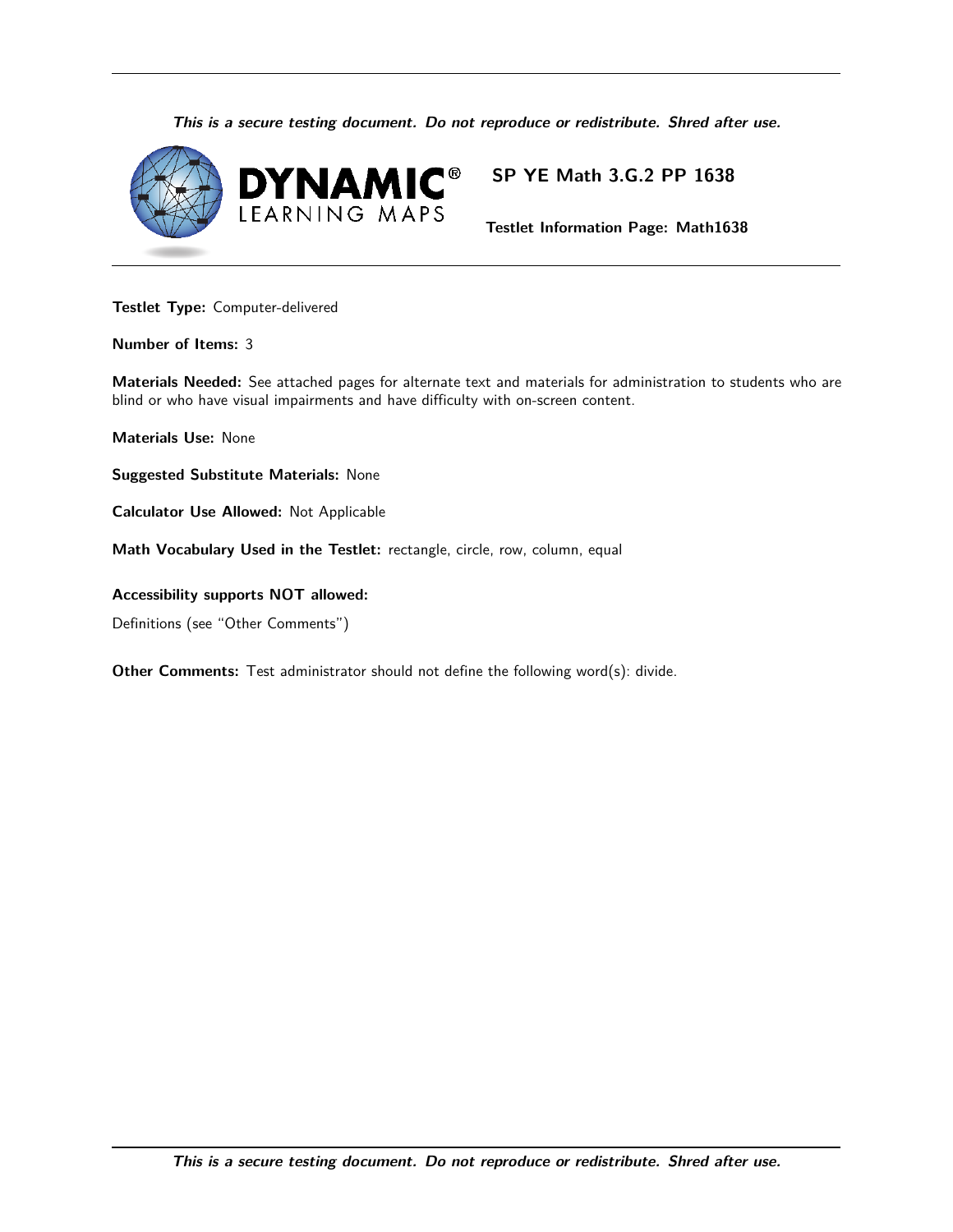**Math1638**

## **Alternate Text for Testlet Images**

This page is ONLY needed when administering the testlet to a student who receives the **human read aloud** support and who requires **verbal descriptions of images in addition to the text**.

Below is the text that a teacher will use to describe the images shown on each screen.

- If language is provided, read the description exactly as it appears on this document after reading the text on the screen.
- "Do not describe" means do not describe the image at all. Doing so may cue the answer or alter the test.
- "N/A" means there is no image to describe or that there is no item.

**Only read what is in bold font.** Do not read the words that are not in bold (like "stem" or "option"). See the Test Administration Manual for more instructions on how to provide human read aloud support.

#### Engagement Activity: **a girl with school supplies**

Item 1 Stem: N/A Option 1: Do not describe Option 2: Do not describe Option 3: Do not describe Option 4: N/A

Item 2 Stem: N/A Option 1: Do not describe Option 2: Do not describe Option 3: Do not describe Option 4: N/A

Item 3 Stem: N/A Option 1: Do not describe Option 2: Do not describe Option 3: Do not describe Option 4: N/A

 Option 1: N/A  Option 2: N/A Item 4 Stem: N/A Option 3: N/A Option 4: N/A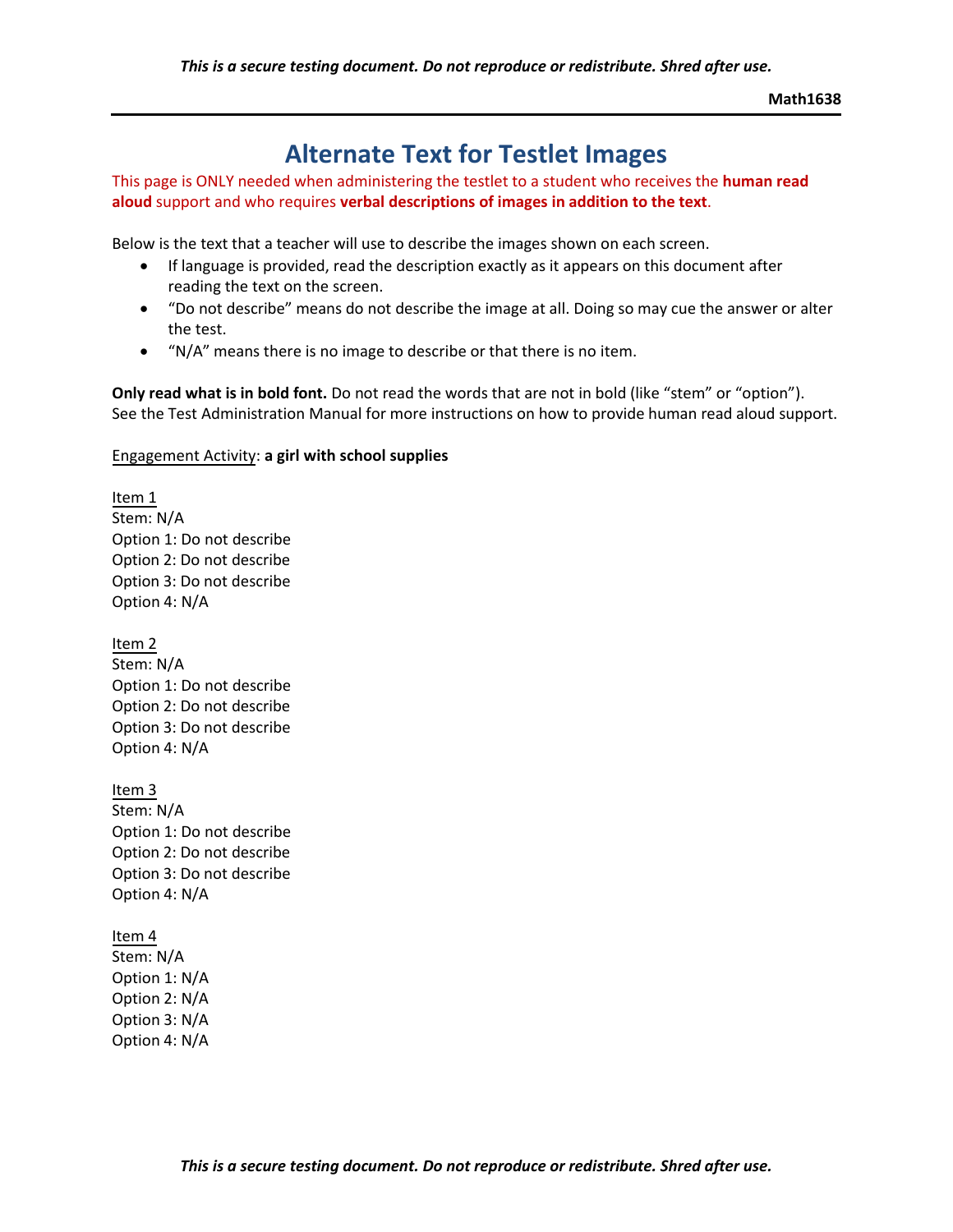Stem: N/A  Option 1: N/A  Option 2: N/A Item 5 Option 3: N/A Option 4: N/A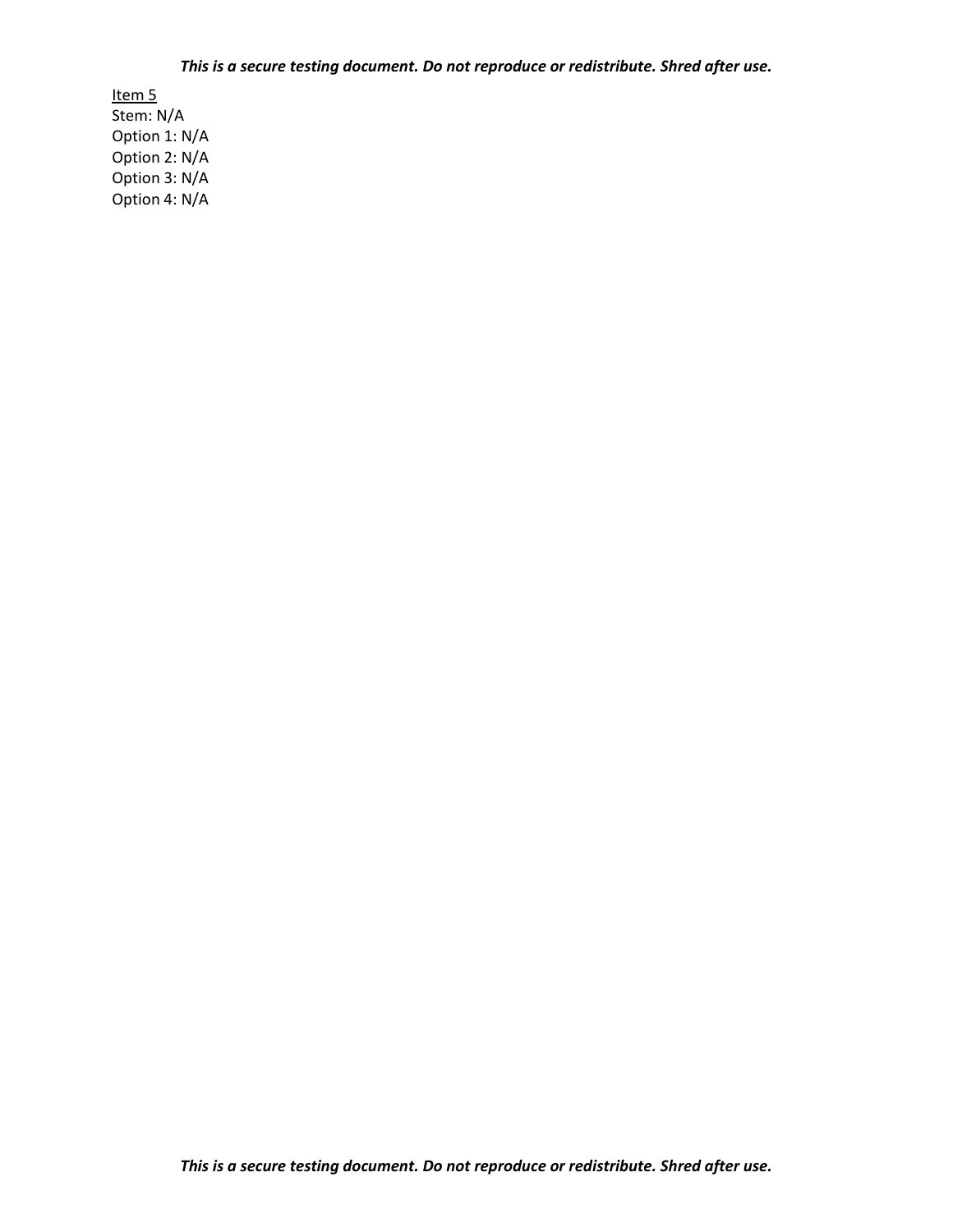# **Materials for Administration to Students who are Blind or who have Visual Impairments**

 This page provides special instructions for administering the testlet for a student who is **blind or who has visual impairment** and has difficulty with on-screen content. Follow these instructions to prepare materials **before administering the assessment**.

**Description of task:** In this testlet the student will solve problems about equal parts. The student will identify shapes partitioned into a specified number of equal parts and shapes partitioned into rows and columns.

**Materials:** Gather 1 circle, 1 circle divided into halves, 1 circle divided into thirds, 1 circle divided into fourths, 1 circle divided into 2 unequal parts, 1 circle divided into 3 unequal parts. Use any materials that are appropriate for the student and for the tasks in the testlet. Example materials include cardboard shapes or foam shapes.

**Preparing for each item:** For each item, arrange the materials in a manner that is appropriate for your student. The examples below show how the objects appear on screen.